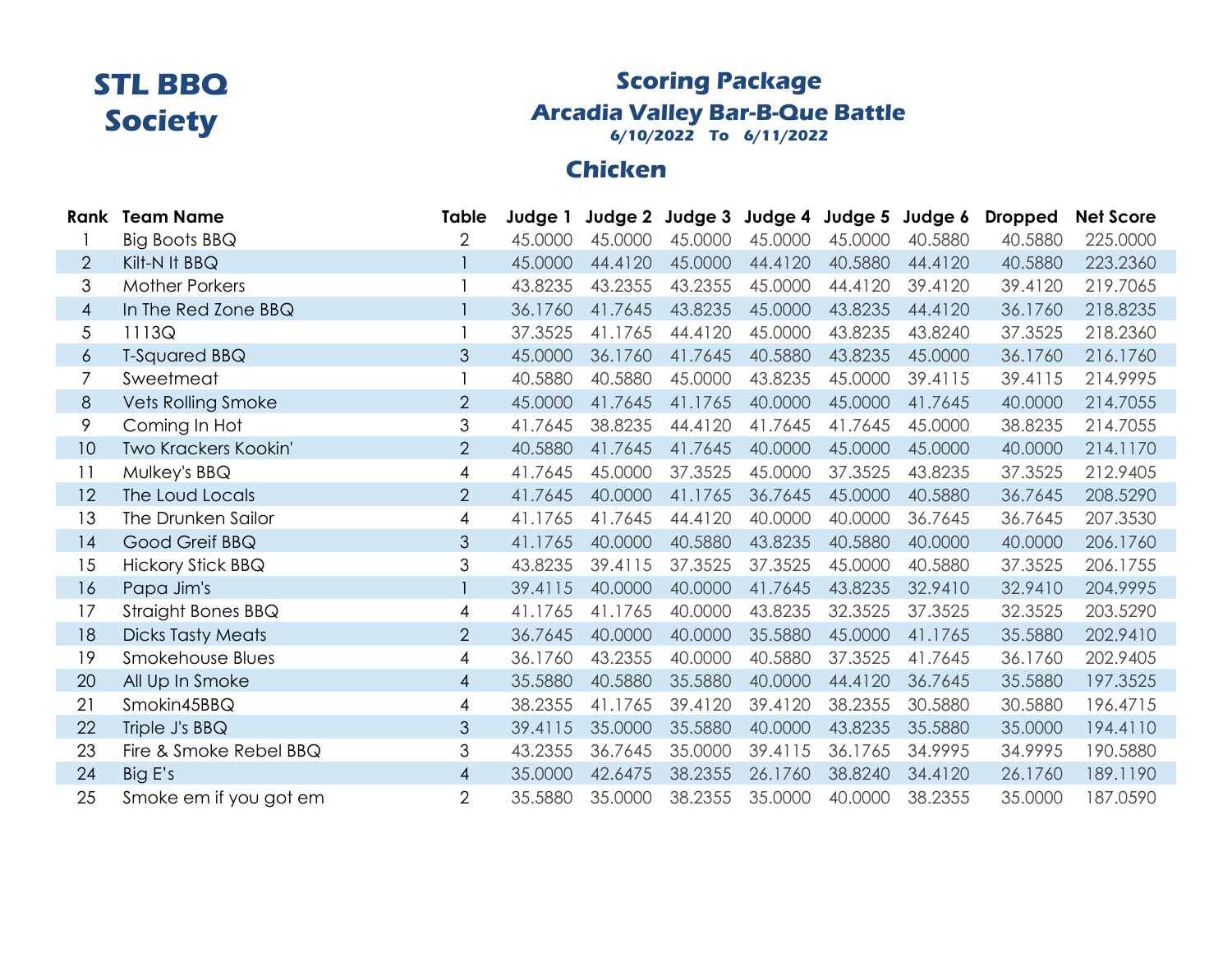## **Scoring Package Arcadia Valley Bar-B-Que Battle 6/10/2022 To 6/11/2022**

#### **Ribs**

|                | <b>Rank Team Name</b>     | Table          | Judge 1 |         | Judge 2 Judge 3 Judge 4 Judge 5 Judge 6 |         |         |         | <b>Dropped</b> | <b>Net Score</b> |
|----------------|---------------------------|----------------|---------|---------|-----------------------------------------|---------|---------|---------|----------------|------------------|
|                | Big Boots BBQ             |                | 44.4120 | 45.0000 | 45.0000                                 | 43.8235 | 45.0000 | 35.0000 | 35.0000        | 223.2355         |
| 2              | Mulkey's BBQ              | 3              | 41.7645 | 45.0000 | 45.0000                                 | 45.0000 | 45.0000 | 41.7645 | 41.7645        | 221.7645         |
| 3              | T-Squared BBQ             | $\overline{2}$ | 45.0000 | 41.7645 | 45.0000                                 | 44.4120 | 40.5880 | 40.5880 | 40.5880        | 216.7645         |
| 4              | <b>Hickory Stick BBQ</b>  | $\overline{2}$ | 40.5880 | 45.0000 | 39.4115                                 | 44.4120 | 41.7645 | 45.0000 | 39.4115        | 216.7645         |
| 5              | In The Red Zone BBQ       | 4              | 45.0000 | 40.5880 | 44.4120                                 | 43.2355 | 40.5880 | 43.2355 | 40.5880        | 216.4710         |
| $\epsilon$     | 1113Q                     | $\overline{4}$ | 44.4120 | 44.4120 | 41.1765                                 | 41.1765 | 45.0000 | 40.0000 | 40.0000        | 216.1770         |
| $\overline{7}$ | Good Greif BBQ            | 2              | 45.0000 | 43.2355 | 45.0000                                 | 40.0000 | 41.7645 | 41.1765 | 40.0000        | 216.1765         |
| 8              | The Drunken Sailor        | 3              | 40.5880 | 40.5880 | 43.8235                                 | 42.6470 | 44.4120 | 44.4120 | 40.5880        | 215.8825         |
| 9              | Coming In Hot             | 2              | 45.0000 | 45.0000 | 40.0000                                 | 44.4120 | 40.5880 | 40.5880 | 40.0000        | 215.5880         |
| 10             | Smokehouse Blues          | $\mathfrak{Z}$ | 41.7645 | 43.2355 | 39.4115                                 | 40.5880 | 45.0000 | 45.0000 | 39.4115        | 215.5880         |
| 11             | Papa Jim's                | 4              | 45,0000 | 45,0000 | 40.0000                                 | 40.0000 | 44.4120 | 36.1760 | 36.1760        | 214.4120         |
| 12             | Kilt-N It BBQ             | $\overline{4}$ | 40.0000 | 43.8235 | 43.8235                                 | 43.2355 | 40.5880 | 40.5880 | 40.0000        | 212.0585         |
| 13             | Sweetmeat                 | 4              | 42.0590 | 40.0000 | 42.6475                                 | 43.8235 | 36.1760 | 41.7645 | 36.1760        | 210.2945         |
| 14             | <b>Vets Rolling Smoke</b> |                | 41.7645 | 44.4120 | 45.0000                                 | 38.8235 | 40.0000 | 35.5880 | 35.5880        | 210.0000         |
| 15             | <b>Mother Porkers</b>     | 4              | 43.8235 | 36.7645 | 41.1765                                 | 40.5880 | 40.5880 | 43.8235 | 36.7645        | 209.9995         |
| 16             | <b>Dicks Tasty Meats</b>  |                | 37.9410 | 43.2355 | 43.8235                                 | 44.4120 | 40.0000 | 31.1760 | 31.1760        | 209.4120         |
| 17             | Straight Bones BBQ        | 3              | 39.4115 | 38.8235 | 40.5880                                 | 43.2355 | 40.0000 | 44.4120 | 38.8235        | 207.6470         |
| 18             | Two Krackers Kookin'      |                | 37.3525 | 37.3525 | 45.0000                                 | 40.5880 | 43.8235 | 34.4115 | 34.4115        | 204.1165         |
| 19             | Big E's                   | 3              | 40.0000 | 39.4120 | 40.0000                                 | 43.8240 | 35.0000 | 36.1765 | 35.0000        | 199.4125         |
| 20             | Triple J's BBQ            | $\overline{2}$ | 34.4115 | 40.0000 | 38.8235                                 | 35.0000 | 44.4120 | 38.2355 | 34.4115        | 196.4710         |
| 21             | Smokin45BBQ               | 3              | 38.8235 | 40.0000 | 36.1765                                 | 41.1765 | 39.4120 | 35.0000 | 35.0000        | 195.5885         |
| 22             | Fire & Smoke Rebel BBQ    | $\overline{2}$ | 38.8235 | 40.0000 | 38.8235                                 | 40.0000 | 36.1760 | 35.5880 | 35.5880        | 193.8230         |
| 23             | All Up In Smoke           | 3              | 40.5880 | 35.5880 | 36.7645                                 | 36.1760 | 40.0000 | 40.0000 | 35.5880        | 193.5285         |
| 24             | The Loud Locals           |                | 36.1765 | 40.0000 | 35.5880                                 | 35.5880 | 40.0000 | 30.0000 | 30.0000        | 187.3525         |
| 25             | Smoke em if you got em    |                | 35,0000 | 35.0000 | 33.8235                                 | 34.4120 | 42.6475 | 30.0000 | 30.0000        | 180.8830         |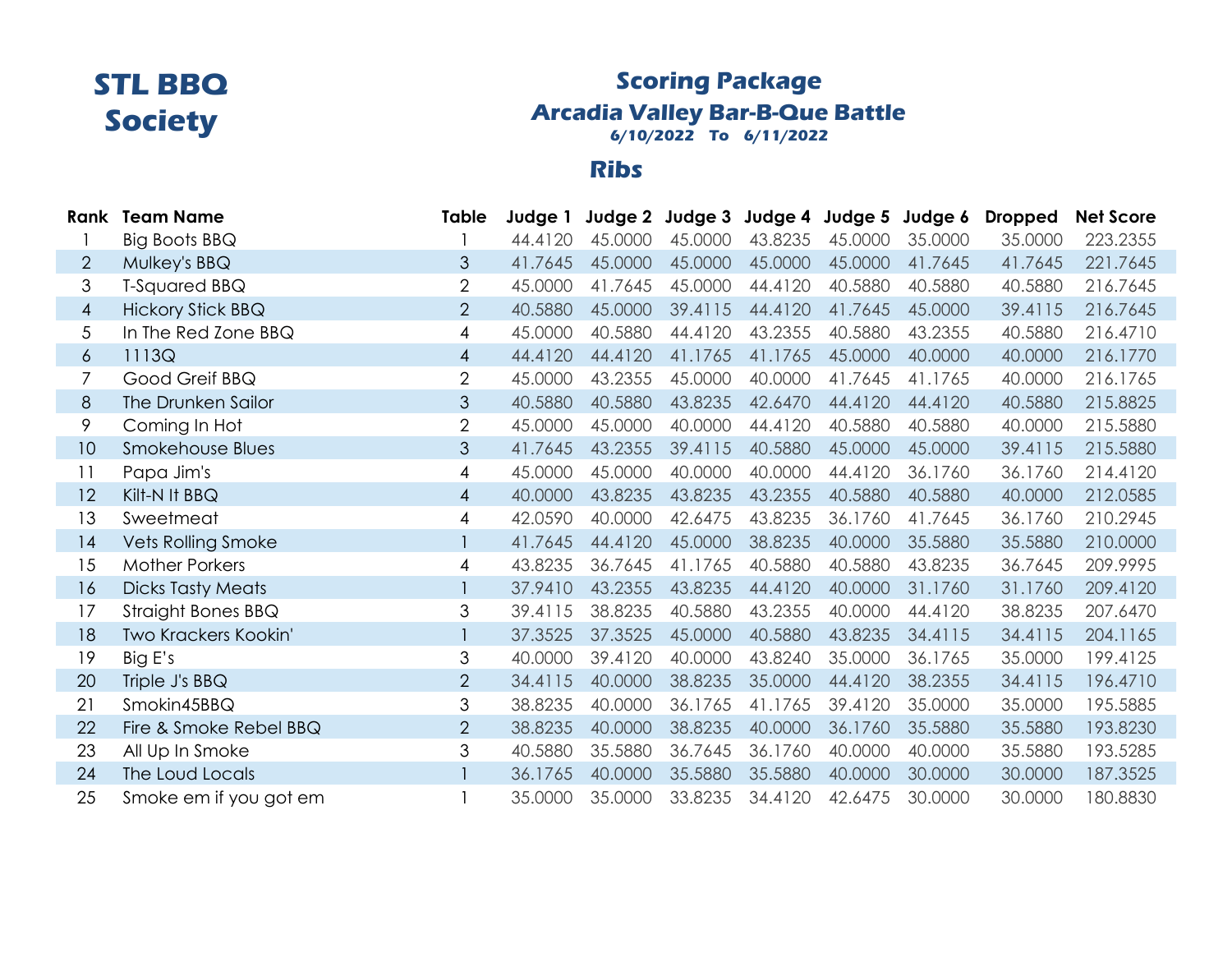## **Scoring Package Arcadia Valley Bar-B-Que Battle 6/10/2022 To 6/11/2022**

#### **Pork**

|                | <b>Rank Team Name</b>     | Table          | Judge 1 |         |         | Judge 2 Judge 3 Judge 4 Judge 5 Judge 6 |         |         | <b>Dropped</b> | <b>Net Score</b> |
|----------------|---------------------------|----------------|---------|---------|---------|-----------------------------------------|---------|---------|----------------|------------------|
|                | Kilt-N It BBQ             | 3              | 41.7645 | 44.4120 | 45.0000 | 45.0000                                 | 40.0000 | 45.0000 | 40.0000        | 221.1765         |
| $\overline{2}$ | <b>Vets Rolling Smoke</b> | $\overline{4}$ | 40.0000 | 43.8235 | 41.1765 | 43.8235                                 | 44.4120 | 44.4120 | 40.0000        | 217.6475         |
| 3              | Straight Bones BBQ        | $\overline{2}$ | 45.0000 | 45.0000 | 40.5880 | 41.1765                                 | 45.0000 | 40.5880 | 40.5880        | 216.7645         |
| 4              | Mulkey's BBQ              | $\overline{2}$ | 45.0000 | 41.7645 | 41.1765 | 45.0000                                 | 43.8235 | 40.5880 | 40.5880        | 216.7645         |
| 5              | Two Krackers Kookin'      | 4              | 40.0000 | 44.4120 | 41.1765 | 45.0000                                 | 45.0000 | 40.5880 | 40.0000        | 216.1765         |
| $\overline{6}$ | Big Boots BBQ             | $\overline{4}$ | 40.0000 | 45.0000 | 41.1765 | 40.0000                                 | 44.4120 | 45.0000 | 40.0000        | 215.5885         |
| $\overline{7}$ | In The Red Zone BBQ       | 3              | 40.5880 | 45.0000 | 40.5880 | 41.7645                                 | 40.0000 | 44.4120 | 40.0000        | 212.3525         |
| 8              | Smokehouse Blues          | $\overline{2}$ | 41.7645 | 40.5880 | 45.0000 | 44.4120                                 | 40.5880 | 40.0000 | 40.0000        | 212.3525         |
| 9              | 1113Q                     | 3              | 41.7645 | 40.5880 | 40.0000 | 40.5880                                 | 44.4120 | 45.0000 | 40.0000        | 212.3525         |
| 10             | <b>T-Squared BBQ</b>      |                | 39.4115 | 40.0000 | 45.0000 | 41.7645                                 | 37.3525 | 45.0000 | 37.3525        | 211.1760         |
| 11             | The Drunken Sailor        | $\overline{2}$ | 41.7645 | 41.7645 | 41.7645 | 41.7645                                 | 40.5880 | 39.4115 | 39.4115        | 207.6460         |
| 12             | <b>Mother Porkers</b>     | 3              | 40.5880 | 40.0000 | 41.1765 | 44.4120                                 | 38.8235 | 40.5880 | 38.8235        | 206.7645         |
| 13             | Papa Jim's                | 3              | 40.5880 | 40.5880 | 40.5880 | 41.1765                                 | 40.5880 | 41.7645 | 40.5880        | 204.7050         |
| 14             | Good Greif BBQ            |                | 39.4115 | 40.5880 | 43.8235 | 40.0000                                 | 40.5880 | 35.5880 | 35.5880        | 204.4110         |
| 15             | Triple J's BBQ            |                | 40.0000 | 40.5885 | 43.2355 | 38.8240                                 | 40.0000 | 31.7645 | 31.7645        | 202.6480         |
| 16             | Sweetmeat                 | 3              | 40.0000 | 40.0000 | 41.1765 | 37.9410                                 | 40.5885 | 40.0000 | 37.9410        | 201.7650         |
| 17             | <b>Hickory Stick BBQ</b>  |                | 35.5880 | 40.5885 | 45.0000 | 40.0000                                 | 40.5880 | 35.5880 | 35.5880        | 201.7645         |
| 18             | Coming In Hot             |                | 35.5880 | 39.4120 | 43.8235 | 41.4710                                 | 36.7645 | 39.4120 | 35.5880        | 200.8830         |
| 19             | Fire & Smoke Rebel BBQ    |                | 37.3525 | 38.8235 | 38.8235 | 32.3525                                 | 45.0000 | 38.8235 | 32.3525        | 198.8230         |
| 20             | Big E's                   | $\overline{2}$ | 36.7645 | 40.0000 | 40.0000 | 39.4120                                 | 36.7645 | 35.5880 | 35.5880        | 192.9410         |
| 21             | The Loud Locals           | 4              | 35.5880 | 43.2355 | 40.0000 | 35.5880                                 | 35.5880 | 36.7645 | 35.5880        | 191.1760         |
| 22             | Smokin45BBQ               | 2              | 40.0000 | 35.5880 | 35.5880 | 36.1765                                 | 43.2355 | 35.0000 | 35.0000        | 190.5880         |
| 23             | Smoke em if you got em    | 4              | 38.2355 | 38.2355 | 39.4120 | 39.4120                                 | 32.6475 | 29.4120 | 29.4120        | 187.9425         |
| 24             | All Up In Smoke           | $\overline{2}$ | 37.3525 | 36.1760 | 36.7645 | 40.5880                                 | 36.1760 | 32.3525 | 32.3525        | 187.0570         |
| 25             | <b>Dicks Tasty Meats</b>  | 4              | 35.0000 | 35.0000 | 35.0000 | 35.0000                                 | 33.8235 | 35.5880 | 33.8235        | 175.5880         |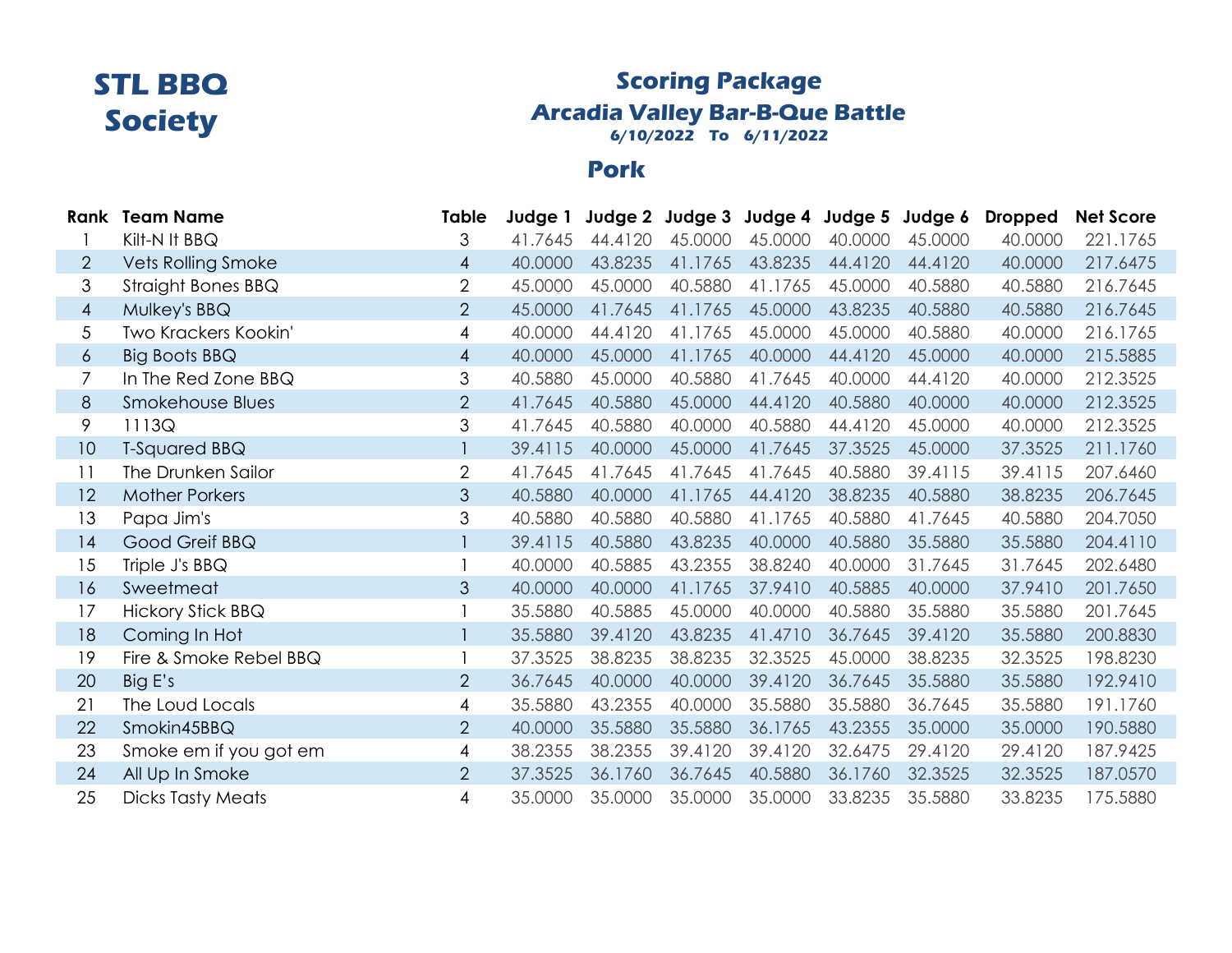### **Scoring Package Arcadia Valley Bar-B-Que Battle 6/10/2022 To 6/11/2022**

## **Brisket**

|                | <b>Rank Team Name</b>    | Table          | Judge 1 |         |         |         |         | Judge 2 Judge 3 Judge 4 Judge 5 Judge 6 | <b>Dropped</b> | <b>Net Score</b> |
|----------------|--------------------------|----------------|---------|---------|---------|---------|---------|-----------------------------------------|----------------|------------------|
|                | <b>Mother Porkers</b>    | 2              | 45.0000 | 45.0000 | 45.0000 | 41.7645 | 45.0000 | 45.0000                                 | 41.7645        | 225.0000         |
| $\overline{2}$ | <b>Hickory Stick BBQ</b> | $\overline{4}$ | 44.4120 | 45.0000 | 45.0000 | 43.8235 | 45.0000 | 45.0000                                 | 43.8235        | 224.4120         |
| 3              | T-Squared BBQ            | 4              | 45.0000 | 41.7645 | 44.4120 | 44.4120 | 44.4120 | 45.0000                                 | 41.7645        | 223.2360         |
| 4              | Mulkey's BBQ             |                | 43.8240 | 45.0000 | 45.0000 | 41.7645 | 45.0000 | 44.4120                                 | 41.7645        | 223.2360         |
| 5              | Coming In Hot            | 4              | 41.7645 | 45.0000 | 40.0000 | 45.0000 | 45.0000 | 45.0000                                 | 40.0000        | 221.7645         |
| $\overline{6}$ | Kilt-N It BBQ            | $\overline{2}$ | 45.0000 | 45,0000 | 40.0000 | 43.2355 | 43.8235 | 39.4115                                 | 39.4115        | 217.0590         |
| 7              | The Drunken Sailor       |                | 33.5290 | 44.4120 | 45.0000 | 45.0000 | 45.0000 | 37.3525                                 | 33.5290        | 216.7645         |
| 8              | Two Krackers Kookin'     | 3              | 40.5880 | 41.7645 | 45.0000 | 41.7645 | 40.5880 | 45.0000                                 | 40.5880        | 214.1170         |
| 9              | Straight Bones BBQ       |                | 32.3525 | 41.7645 | 45.0000 | 45.0000 | 45.0000 | 36.7645                                 | 32.3525        | 213.5290         |
| 10             | Big Boots BBQ            | 3              | 40.5880 | 37.3525 | 41.1765 | 41.7645 | 43.8235 | 45.0000                                 | 37.3525        | 212.3525         |
| 11             | Sweetmeat                | $\overline{2}$ | 41.7645 | 45.0000 | 41.7645 | 41.1765 | 41.7645 | 40.5880                                 | 40.5880        | 211.4700         |
| 12             | Smokehouse Blues         |                | 36.7645 | 40.0000 | 45.0000 | 40.5880 | 41.7645 | 41.7645                                 | 36.7645        | 209.1170         |
| 13             | Vets Rolling Smoke       | 3              | 40.5880 | 41.7645 | 38.8235 | 45.0000 | 41.1765 | 40.0000                                 | 38.8235        | 208.5290         |
| 14             | In The Red Zone BBQ      | $\overline{2}$ | 45.0000 | 40.5880 | 38.8235 | 40.0000 | 40.5880 | 39.4115                                 | 38.8235        | 205.5875         |
| 15             | 1113Q                    | $\overline{2}$ | 41.7645 | 40.5880 | 41.1765 | 40.0000 | 41.7645 | 40,0000                                 | 40.0000        | 205.2935         |
| 16             | Papa Jim's               | $\overline{2}$ | 43.8235 | 40.0000 | 40.0000 | 40.0000 | 40.5880 | 40.0000                                 | 40.0000        | 204.4115         |
| 17             | The Loud Locals          | 3              | 39.4115 | 34.4115 | 39.4115 | 45.0000 | 40.5880 | 40.0000                                 | 34.4115        | 204.4110         |
| 18             | Fire & Smoke Rebel BBQ   | $\overline{4}$ | 38.2355 | 36.1765 | 40.0000 | 40.0000 | 30.0000 | 40.0000                                 | 30.0000        | 194.4120         |
| 19             | <b>Dicks Tasty Meats</b> | 3              | 36.1760 | 34.4115 | 38.8235 | 38.8235 | 35.0000 | 40.0000                                 | 34.4115        | 188.8230         |
| 20             | Smoke em if you got em   | 3              | 35.5880 | 35.0000 | 38.2355 | 40.0000 | 35.0000 | 36.1765                                 | 35.0000        | 185.0000         |
| 21             | Big E's                  |                | 35.0000 | 34.4120 | 33.2355 | 38.8240 | 38.2355 | 30.0000                                 | 30.0000        | 179.7070         |
| 22             | All Up In Smoke          |                | 34.9995 | 33.8235 | 39.4120 | 29.4115 | 35.5880 | 30.0000                                 | 29.4115        | 173.8230         |
| 23             | Triple J's BBQ           | 4              | 32.3525 | 35.0000 | 35.0000 | 35.0000 | 28.2355 | 35.0000                                 | 28.2355        | 172.3525         |
| 24             | Smokin45BBQ              |                | 34.4115 | 31.1760 | 37.6470 | 30.5880 | 36.1760 | 30.0000                                 | 30.0000        | 169.9985         |
| 25             | Good Greif BBQ           | 4              | 35.5880 | 33.2355 | 35.0000 | 29.9995 | 30.0000 | 35.5880                                 | 29.9995        | 169.4115         |